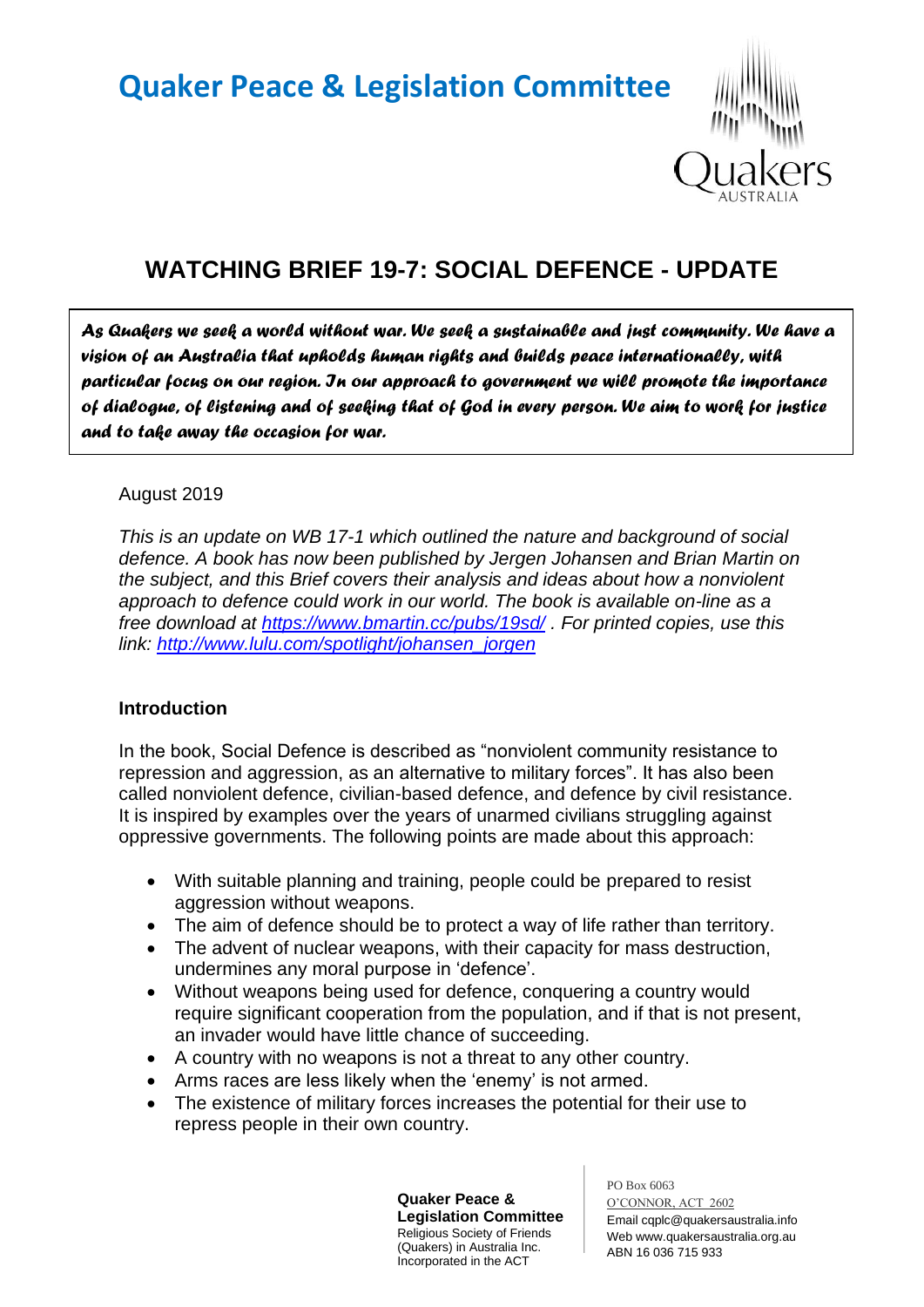The authors point out that citizen interest in social defence was quite high in the 1980s as part of the anti-nuclear movement, but dwindled after the end of the 'Cold War' between USA and USSR. Most governments have shown no interest in nonviolent alternatives to military defence. Their aim is to reignite awareness of the basics of social defence. They use a scenario of a future use of nonviolent methods to thwart an attack.

# **The Downsides of Military Systems**

The positive elements of military systems include deterring enemies, helping in civil disasters, and developing skills and disciplines in soldiers. There are many committed, caring and intelligent soldiers willing to risk their lives. The problems arise from the systems in which they operate. Questions that need to be asked are – what is being defended, and does the military system offer the best approach? Military weapons are effective for destroying targets but not effective for protecting civilians or the environment. Noble intentions are undercut by 'collateral damage'. Remote-controlled weapons add further to suffering and death, and raise the prospect of war crimes. The cost of military forces and weapons are increasing, and the emphasis on funding military research infects other areas of research. Misunderstandings and mistakes are not uncommon in military battles.

The military systems, as tools for repression, impede the building of a democratic society, through the use of violence and threats. Even where government is not controlled by the military, military means that spread to police, prisons, and intelligence agencies, can undermine social networks and reduce respect for human rights. Other parts of society become prone to the command and control model, even where the military itself is not present. The veneration of soldiers and military leaders adds to the perception that theirs is the greatest contribution to society.

Most conflicts are resolved through cooperation, compromise, diplomacy and harmony, but the prevailing emphasis on the use of violence creates the opposite assumption. Peaceful ways to handle conflicts are neither reported nor recognized sufficiently. Anthems use militaristic slogans and martial music. The threat of 'enemies' is used as a pretext for increased armaments. Even the use of the term 'just war' presupposes only military options.

# **Ideas about Social Defence**

- Social defence is possible.
- Social defence is defence of society or community.
- Social defence can challenge state monopoly over violence.
- Social defence can be organized hierarchically or via networks.
- Social defence can be introduced by governments or social movements.
- Armed resistance is usually detrimental to nonviolent resistance.
- Planning and training are crucial to social defence.
- Social defence should be organised to defend the centre of gravity.
- Communication systems are crucial to social defence.
- Dealing with propaganda and disinformation is vital.
- Information about threats should be collected and analysed.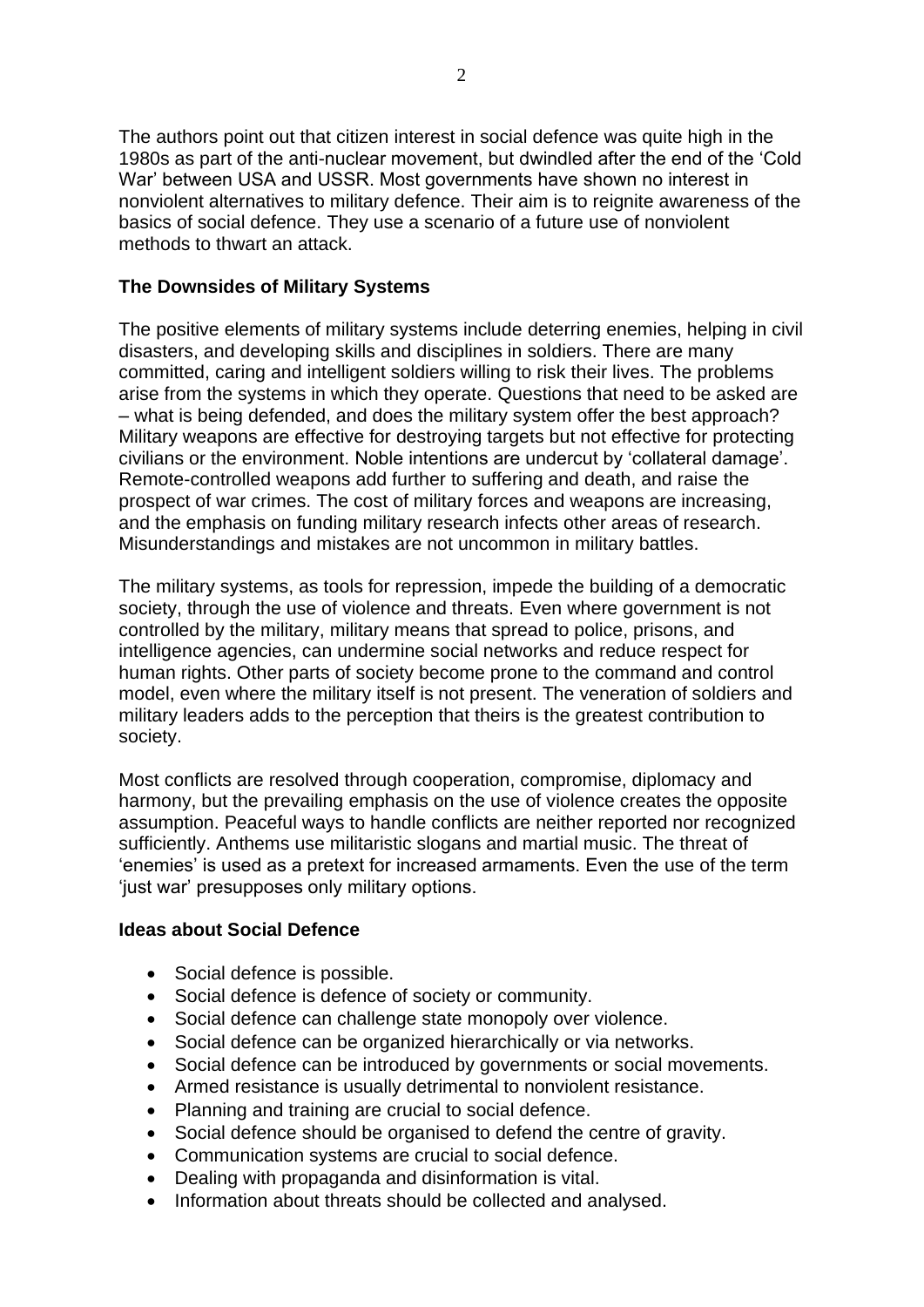- A key focus for persuasion is the armed forces of the aggressor.
- Skill development is crucial.
- Technological systems should be designed for social defence.
- Transitioning to social defence is a social change process.

# **Trends in Thinking about Defence**

After the Cold War ended, there was an assumption that spending on military defence would decline. However the reverse happened, owing to the strength of the military-industrial complex, and the search for new justifications for its expansion. Terrorism by non-state actors became the new rationale, while state terrorism did the most damage.

Conscription for military service has declined in most areas of the world. But the absence of alternative options for training in social defence means that there is greater reliance of a professional military force that is less influenced by alternative ideas of defence. Technological developments raise the threat of dangerous new weapons such as killer robots, but have potential in terms of communications methods that could help social defence strategies.

Nonviolent action has become more widely recognized within social movements around the world. This challenges governments to respond more carefully in their use of force, and is an encouraging sign for the emergence of social defence. The Internet is a means for both social movements and governments to enhance their capacity to act and respond. The main reason for the slow progress towards social defence remains "the belief in the superiority of violence and the necessity for military defence". Social defence is radical – it can be used to empower people to challenge oppressive governments and unfair policies.

Other social movements have something to offer social defence – feminism can offer an emphasis on values including caring, empathy and human connection; the environment movement can offer self-reliance and campaigning skills; the labour movement can offer devolved power models and mutual support; business groups can offer corporate social responsibility policies; young people can be on the front line; faith based movements can offer belief and solidarity; the peace movement can give greater attention to alternatives to the military; and the global justice movement can contribute cooperative decision-making, mutual help and nonviolent action.

# **Raising Awareness: Questions for Discussion**

1. Imagine that the government declares martial law and arrests anyone who seems like a threat. What would we do to resist without using violence? This question is an example of a good starting point for getting people thinking about such a scenario and how they can use their skills and knowledge to respond. Joining a group can make it seem more possible to develop a nonviolent approach, can allow sharing of aims and methods, and build a movement.

2. What can be learned from what others say and do? Answering this question can help identify whom to rely on, different ways in which people approach challenges, what skills are available, and how the internet could be used. An exercise in